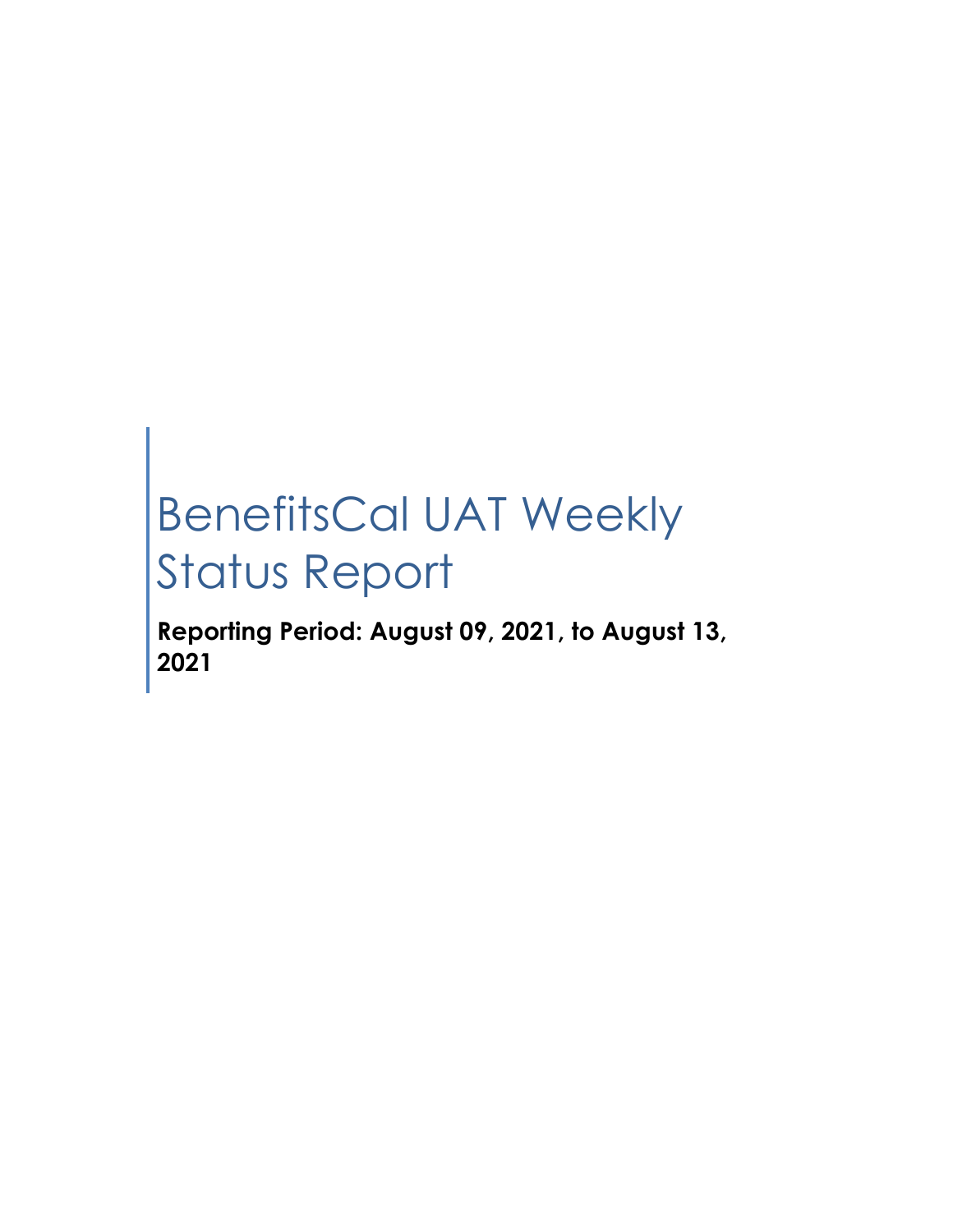#### Cal**SAWS – California Statewide Automated Welfare System (CalSAWS) BenefitsCal UAT Project Phase**

Weekly Status Report, August 18, 2021

# **Table of Contents**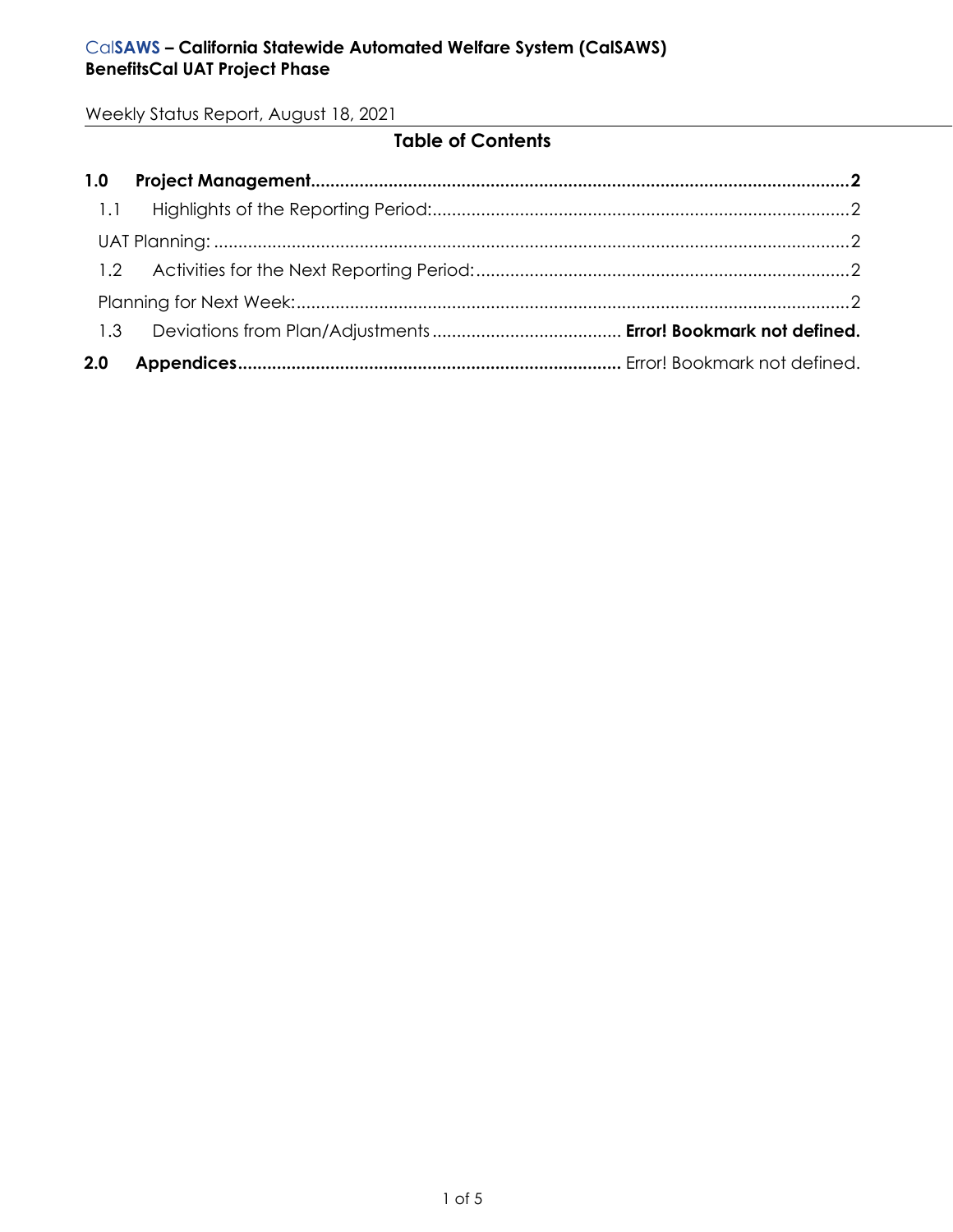# <span id="page-2-0"></span>**1.0 Project Management**

# <span id="page-2-1"></span>**1.1 Highlights of the Reporting Period:** *August 09 thru August 13, 2021*

#### <span id="page-2-2"></span>**UAT Planning:**

- 1. Continued to drive overall UAT readiness across all areas (CalSAWS, BenefitsCal, Imaging and Reporting).
	- $\overline{0}$  140 out of 160 identified activities have been completed.
- 2. Participated in weekly Portal/Mobile Test Planning meeting to review the progress of Deloitte's test execution activities and defect status.
- 3. Led the team (Level 1 and Level 2 SME's) during Triage meeting.
- 4. Led the team during CalSAWS and BenefitsCal UAT test stand-up meetings and during test execution.
- 5. Led the team to go over preparation activities for R1.1 and R1.2 BenefitsCal UAT.
- 6. Request made for participants to return to participate in R1.1 and R1.2 UAT.

#### <span id="page-2-3"></span>**1.2 Activities for the Next Reporting Period:** *August 16, 2021, thru August 20, 2021*

#### <span id="page-2-4"></span>**Planning for Next Week:**

- 1. Continue to attend weekly Portal/Mobile Test Planning meeting to review the progress of Deloitte's test execution activities and defect status.
- 2. Continue to lead the team during CalSAWS and BenefitsCal UAT test execution.
- 3. Continue to lead the team (Level 1 and Level 2 SME's) during Triage meetings.
- 4. Continue to lead the team during UAT Defect Triage Call.

## **1.3 Issues Observed: August 09 thru August 13**

- 1. Blocked Functionality:
	- **o** Cancel Appointment script (1 script)
	- o Reports (24 scripts)
	- o Redetermination\_CW (11 scripts)
	- o TNB4 (5 scripts)
	- o Report a Change (18 scripts)
- 2. Report Functionality (24 scripts) is "Blocked" this week due to the following:
	- a. Access to Qlik not working for BenefitsCal Support team.
	- b. Reports are not migrated.
	- c. Data not uploaded in BenefitsCal test environment.
	- d. eNOA report functionality not delivered.
- 3. Cancel Appointment functionality (1 scripts) blocked because the functionality has not been delivered to BenefitsCal UAT.
- 4. Device Testing: iPhone and iPad login is still not working in BenefitsCal.
- 5. All APIs were down for over an hour on Thursday, 8/12.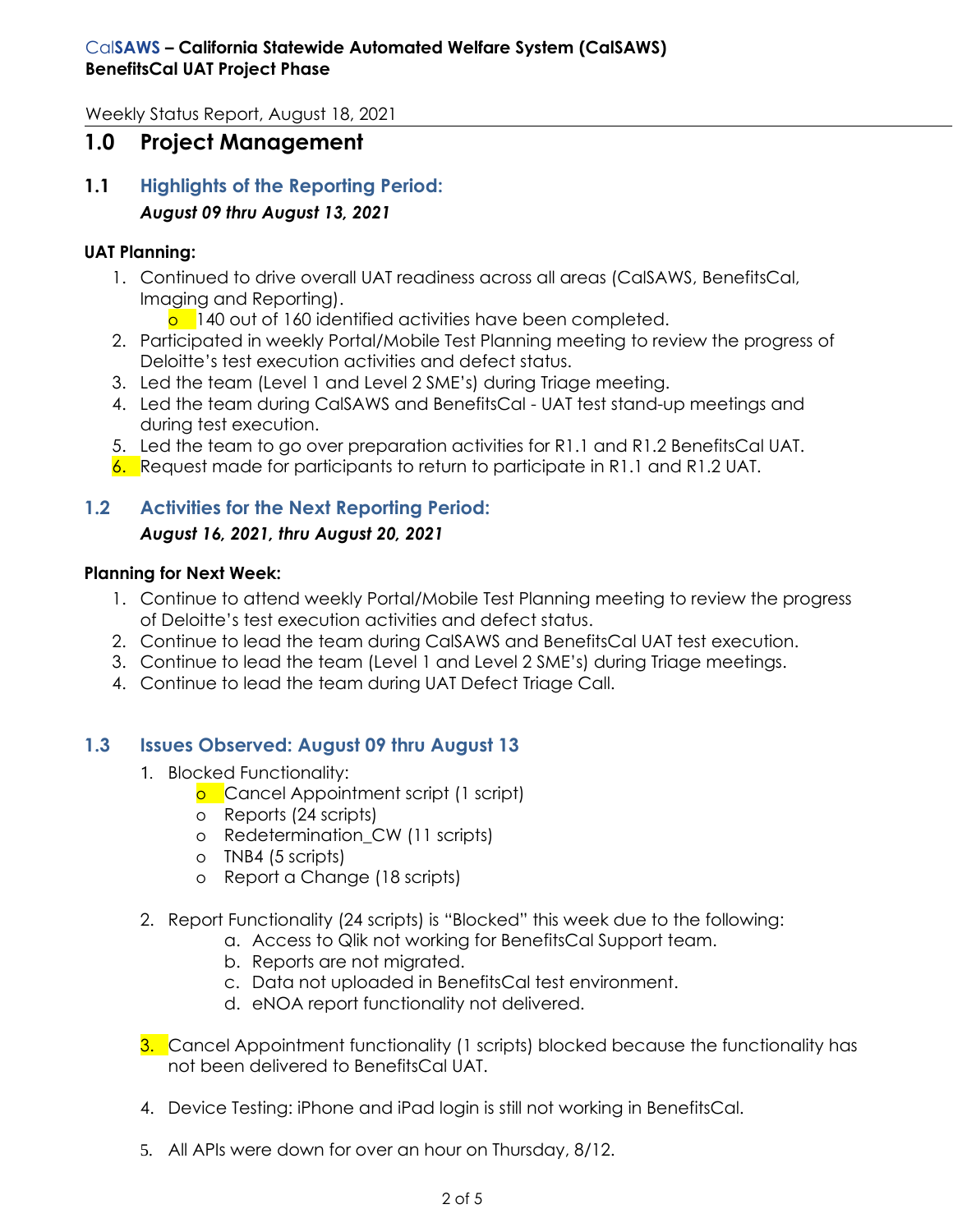#### 6. *Integration Issues:*

- a. TNB4 functionality has not been working since start of UAT.
- b. Case linking does not link to the correct case in BenefitsCal, currently it is impacting redetermination, in the future this functionality will impact testing for Report a Change and other renewal test scripts.
- c. Once the application is submitted not all details are showing in CalSAWS (signature date, and client signature).
- d. Continue experiencing account creation issues in BenefitsCal.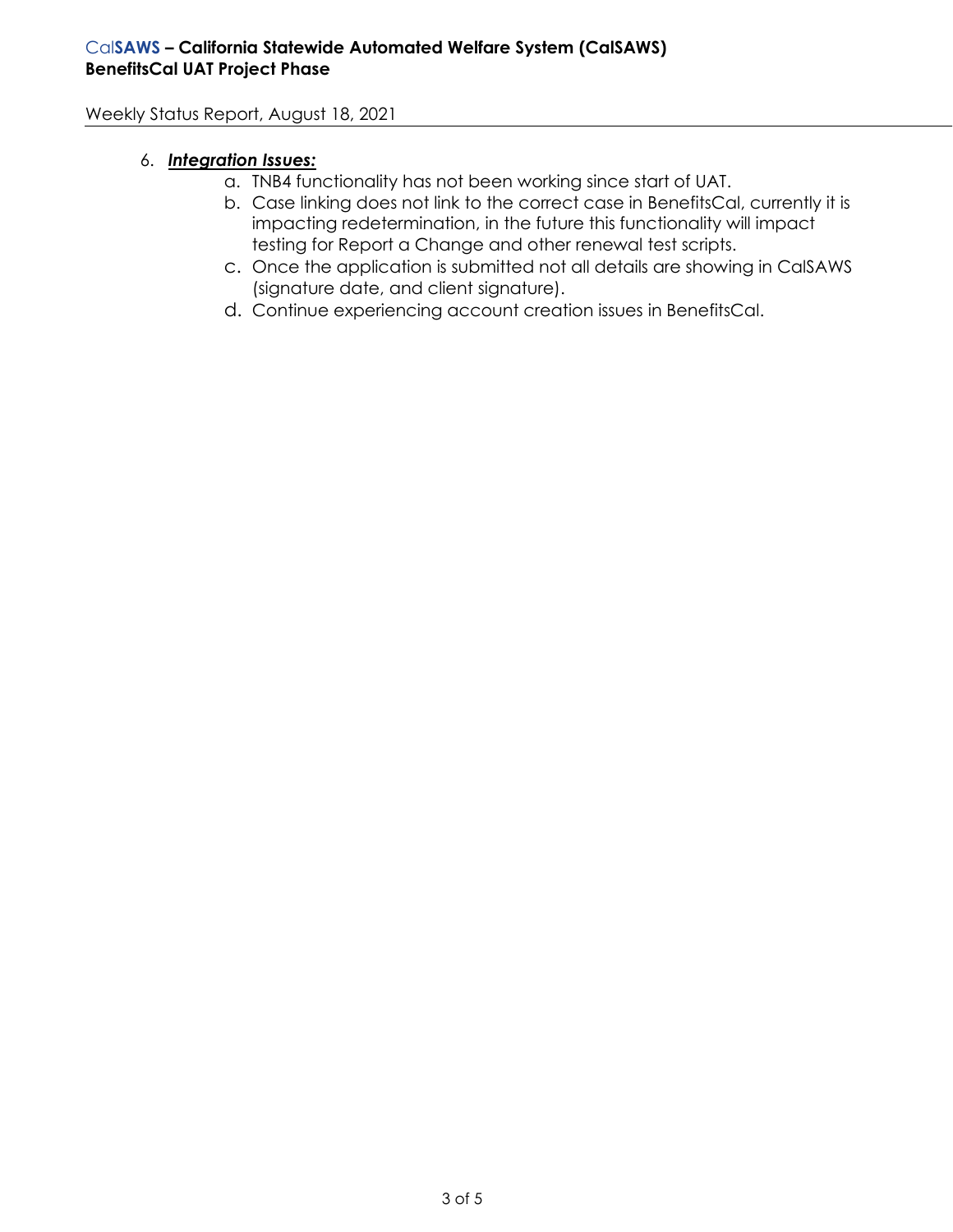# **UAT Test Execution Status**

## **DROP 1 & DROP 2:**

| <b>BenefitsCal UAT Testing</b>                                                                                                                                   |                                                 |        |                                 |                      |                      |                      |                                 |                      |                                                |                                       |
|------------------------------------------------------------------------------------------------------------------------------------------------------------------|-------------------------------------------------|--------|---------------------------------|----------------------|----------------------|----------------------|---------------------------------|----------------------|------------------------------------------------|---------------------------------------|
| Report Run Date: 08/16/2021                                                                                                                                      |                                                 |        |                                 |                      |                      |                      |                                 |                      |                                                |                                       |
| <b>UAT Code Drop 1</b>                                                                                                                                           | <b>Unique Scenarios</b>                         | Drop 1 |                                 |                      |                      |                      |                                 |                      |                                                |                                       |
|                                                                                                                                                                  | 6/14/2021<br>Week <sub>1</sub>                  |        |                                 |                      |                      |                      |                                 |                      |                                                |                                       |
| <b>Planned for Execution</b>                                                                                                                                     |                                                 | 269    |                                 |                      |                      |                      |                                 |                      |                                                |                                       |
| Executed                                                                                                                                                         |                                                 | 251    |                                 |                      |                      |                      |                                 |                      |                                                |                                       |
| Passed                                                                                                                                                           |                                                 | 235    |                                 |                      |                      |                      |                                 |                      |                                                |                                       |
| Failed                                                                                                                                                           |                                                 | 16     |                                 |                      |                      |                      |                                 |                      |                                                |                                       |
| <b>Blocked</b>                                                                                                                                                   |                                                 | 5      |                                 |                      |                      |                      |                                 |                      |                                                |                                       |
| In Progress                                                                                                                                                      | 269                                             | 13     |                                 |                      |                      |                      |                                 |                      |                                                |                                       |
| <b>Not Completed</b>                                                                                                                                             |                                                 |        |                                 |                      |                      |                      |                                 |                      |                                                |                                       |
| Pass Percentag of Total Unique Scenario                                                                                                                          |                                                 |        |                                 |                      |                      |                      |                                 |                      |                                                |                                       |
|                                                                                                                                                                  |                                                 | 87%    |                                 |                      |                      |                      |                                 |                      |                                                |                                       |
| Pass Percentage                                                                                                                                                  |                                                 | 94%    |                                 |                      |                      |                      |                                 |                      |                                                |                                       |
| <b>Fail Percentage</b>                                                                                                                                           |                                                 | 6%     |                                 |                      |                      |                      |                                 |                      |                                                |                                       |
| <b>UAT Code Drop 2</b>                                                                                                                                           | <b>Unique Scenarios</b><br>(Component Testing + |        |                                 |                      | Drop 2               |                      |                                 |                      | <b>Regression, Defect</b><br>testing & Re-Test | <b>Grand Total</b><br>(Drop 1/Drop 2) |
|                                                                                                                                                                  | E2E)                                            |        | Week <sub>1</sub><br>(07/19/21) | Week 2<br>(07/26/21) | Week 3<br>(08/02/21) | Week 4<br>(08/09/21) | Week <sub>5</sub><br>(08/16/21) | Week 6<br>(08/23/21) | Week 7<br>(08/30/21)                           |                                       |
| <b>Cumulative Planned for Execution</b>                                                                                                                          |                                                 |        |                                 |                      |                      |                      |                                 |                      |                                                |                                       |
|                                                                                                                                                                  |                                                 |        | 100                             | 246                  | 301                  | 331                  | 394                             |                      |                                                | 663                                   |
| Executed (Calculated - Pass + Failed)                                                                                                                            |                                                 |        | 69                              | 92                   | 143                  | 238                  |                                 |                      |                                                | 489                                   |
| Passed                                                                                                                                                           |                                                 |        | 54                              | 79                   | 121                  | 153                  |                                 |                      |                                                | 388                                   |
| Failed                                                                                                                                                           |                                                 |        | 15                              | 13                   | 22                   | 85                   |                                 |                      |                                                | 101                                   |
| <b>Blocked</b>                                                                                                                                                   | 394                                             |        | 33                              | 54                   | 52                   | 25                   |                                 |                      |                                                | 30                                    |
| In Progress                                                                                                                                                      |                                                 |        | 21                              | 47                   | 51                   | 47                   |                                 |                      |                                                | 47                                    |
| <b>Not Completed</b>                                                                                                                                             |                                                 |        | 325                             | 302                  | 251                  | 156                  |                                 |                      |                                                | 156                                   |
| Pass Percentage                                                                                                                                                  |                                                 |        | 78%                             | 86%                  | 85%                  | 64%                  | 0%                              |                      |                                                | 79%                                   |
| <b>Fail Percentage</b>                                                                                                                                           |                                                 |        | 22%                             | 14%                  | 15%                  | 36%                  | 0%                              |                      |                                                | 21%                                   |
| <b>Total Scenario</b>                                                                                                                                            | 663                                             |        |                                 |                      |                      |                      |                                 |                      |                                                |                                       |
|                                                                                                                                                                  |                                                 |        |                                 |                      |                      |                      |                                 |                      |                                                |                                       |
| Notes:                                                                                                                                                           |                                                 |        |                                 |                      |                      |                      |                                 |                      |                                                |                                       |
| 1. Additional Unfinished Scearios from Drop was executed in week of 8/2. This has been reflected in the Drop1 Burndown chart.                                    |                                                 |        |                                 |                      |                      |                      |                                 |                      |                                                |                                       |
| 2. Four scenarios were invalidated at Cosortium's request. These secenarios have been removed bringing the total number of scenarios from 408<br>to 404 (Drop2). |                                                 |        |                                 |                      |                      |                      |                                 |                      |                                                |                                       |

# **DROP 1:**

| <b>UAT Code Drop 1</b>                  | <b>Unique Scenarios</b> | Drop 1              |  |  |
|-----------------------------------------|-------------------------|---------------------|--|--|
|                                         |                         | 6/14/2021<br>Week 1 |  |  |
| <b>Planned for Execution</b>            |                         | 269                 |  |  |
| <b>Executed</b>                         |                         | 251                 |  |  |
| Passed                                  |                         | 235                 |  |  |
| <b>Failed</b>                           |                         | 16                  |  |  |
| <b>Blocked</b>                          |                         | 5                   |  |  |
| In Progress                             | 269                     | 13                  |  |  |
| <b>Not Completed</b>                    |                         |                     |  |  |
| Pass Percentag of Total Unique Scenario |                         |                     |  |  |
|                                         |                         | 87%                 |  |  |
| <b>Pass Percentage</b>                  |                         | 94%                 |  |  |
| <b>Fail Percentage</b>                  |                         | 6%                  |  |  |